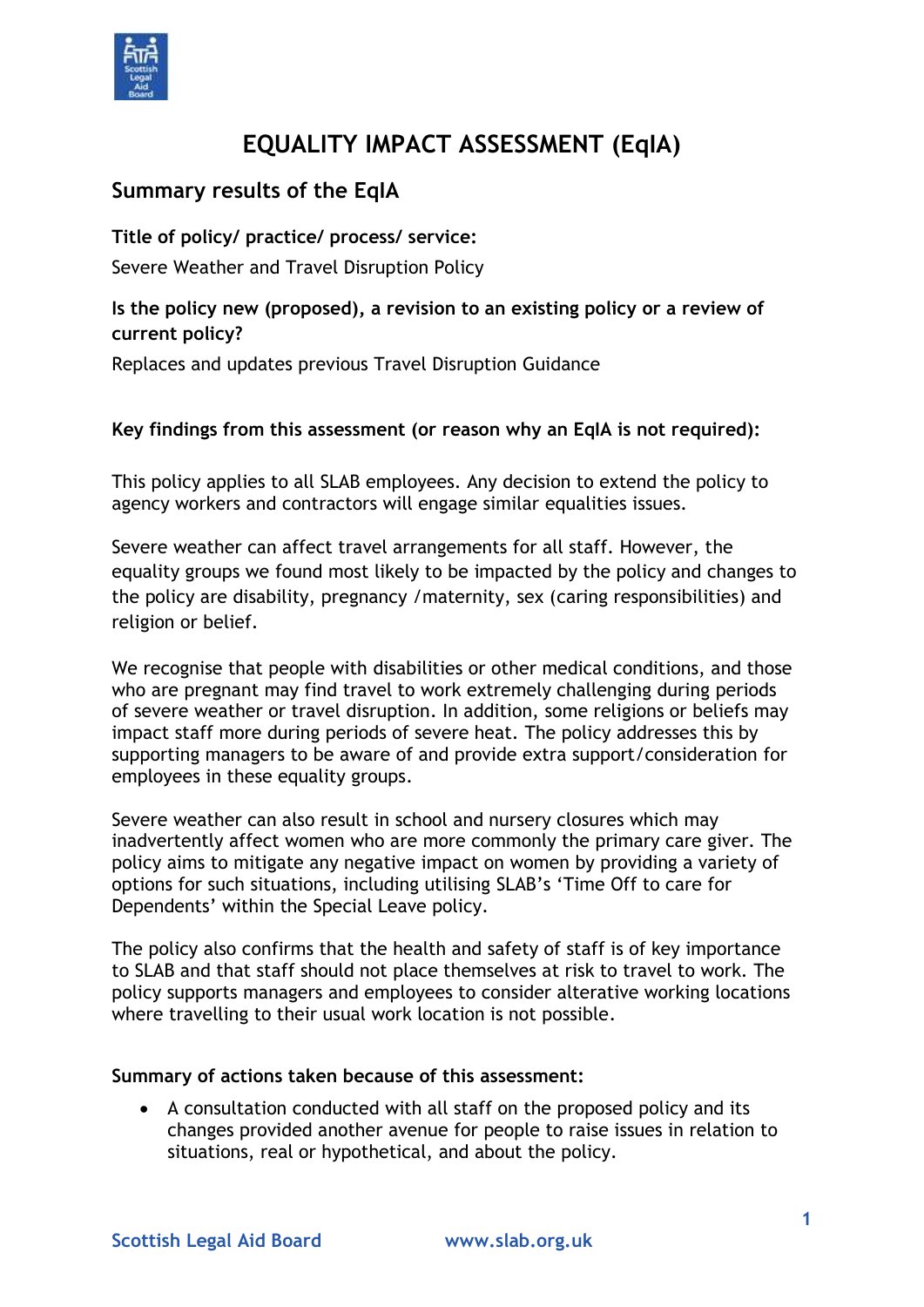

- Policy renamed Severe Weather and Travel Disruption and to include
	- o As a reasonable adjustment allow more flexibility in workplace and working hours, for example, working hours beyond normal office opening hours
	- o Refer staff to the 'Special Leave/ Time off to care for dependents' policy which states staff can take unpaid leave
	- o Clarity that staff get paid due to office closure
	- $\circ$  Special consideration will be given if there are greater difficulties during severe weather and or travel disruption because of a disability, medical condition, pregnancy or of a religious practice relevant in adopting this policy.

**Lead person(s) for this assessment (job title and department only):**

HR Manager and Business Management Continuity Team

#### **Senior responsible owner agreement that the policy has been fully assessed against the needs of the general duty (job title only):**

Director of Corporate Services and Accounts

**Publication date (for completion by Communications): 09/06/2020**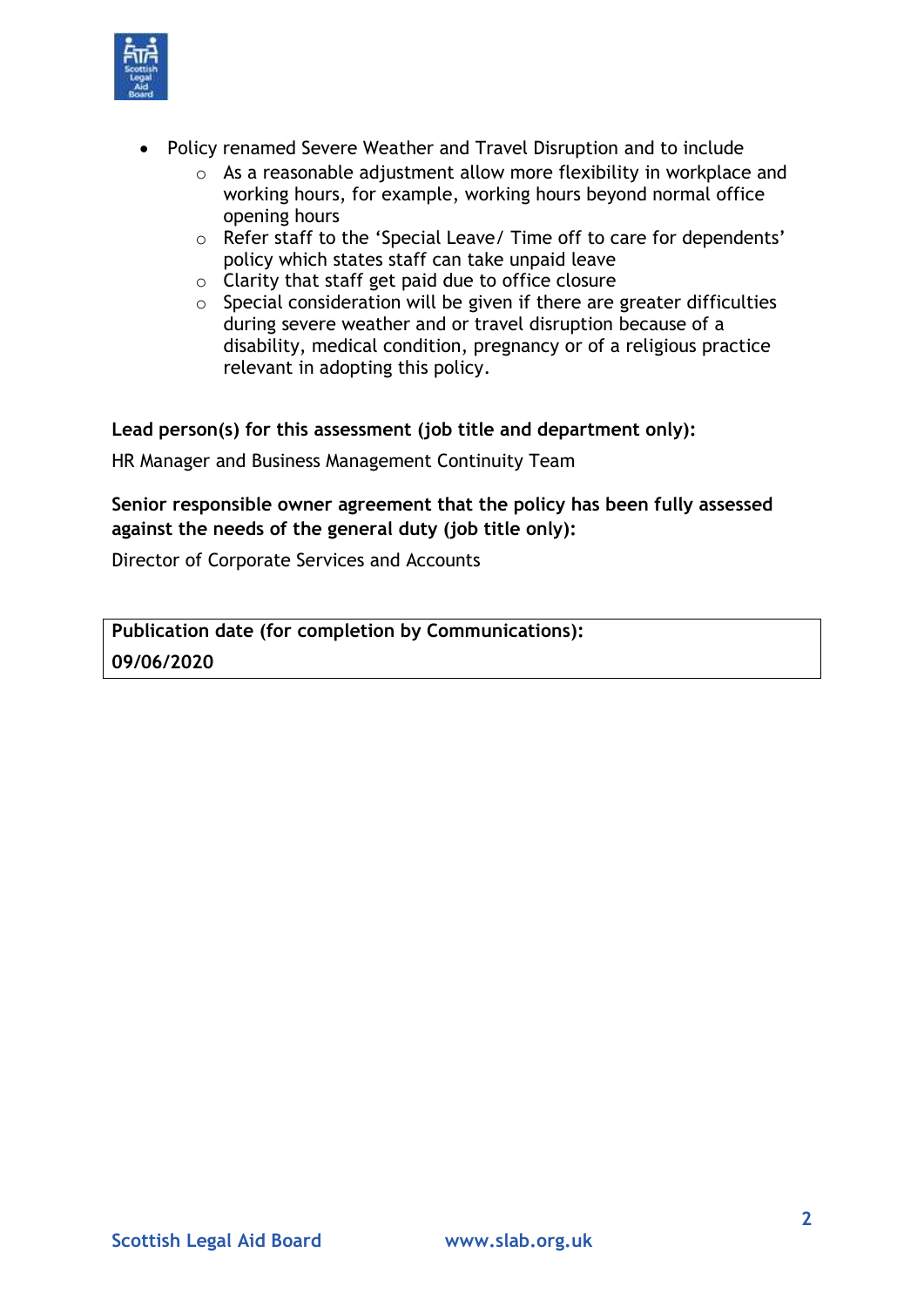

### **Step 1 – Framing the planned change**

Discussing step 1 and step 2 with the Corporate Policy Officer (Equalities) at an early stage will help identify appropriate evidence. This may include support from the wider Policy and Development team.

**1.1 Briefly describe the aims, objectives and purpose of the policy/ practice/ process/ service.** *You can use the information in your project specification, business case etc.* 

The Severe Weather policy aims to support The Scottish Legal Aid Board (SLAB) and its employees in planning for and managing the impact of severe weather, providing a consistent approach when normal transport arrangements are then disrupted. It may affect all SLAB staff throughout Scotland and potentially SLAB's ability to provide its services.

The policy reinforces staff's personal responsibility for travel to and from work, minimises hardship to staff, financially or otherwise, where conditions unavoidably prevent them from reporting to their normal place of work.

**1.2 Why is the change required?** *Legislative, routine review etc.*

An update of the 'traffic light' system by the Met Office and Scottish Government raised a number of queries from staff which highlighted the need to revise the review our policy.

**1.3 Who is affected by this policy/ practice/ process/ service?** *Be clear about who the 'customer' is.*

All SLAB employees. Any decision to extend the policy to agency workers and contractors will engage similar equalities issues.

# **1.4 Policy/ practice/ process/ service implementation date e.g.** *project end date, date new legislation will take effect.*

30/01/2020

**1.5 What other SLAB policies or projects may be linked to or affected by changes to this policy/ practice/ process/ service?** The EqIA for related policies might help you understand potential impacts, and/ or your findings might be relevant to share. Refer to SLAB's business plan, our current equality outcomes, current project list etc.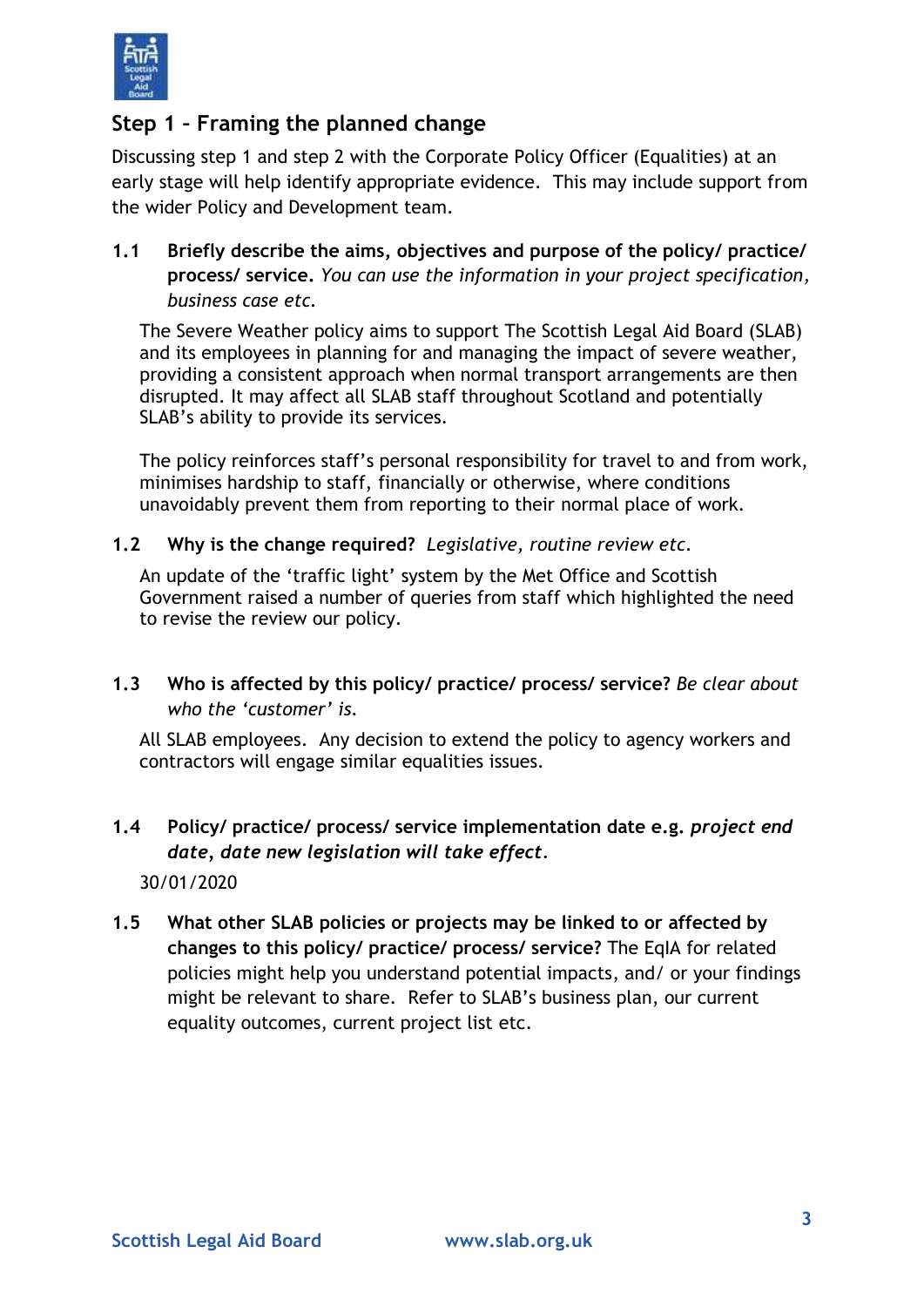

## **Step 2: Consider the available evidence and data relevant to your policy/ practice/ process/ service**

The information you gather in this section will:

- help you to understand the importance of your policy/ practice/ process/ service for different equality groups,
- inform the depth of equality impact assessment you need to do (this should be proportional to the potential impact on equality groups), and
- provide justification and an audit trail behind your decisions, including where it is agreed an equality impact assessment is not required.
- **2.1 What information is available about the experience of each equality group in relation to this policy/ practice/ process/ service?** Stay focused on the topic and scope of your policy/ practice/ process/ service. Does the policy/ practice/ process/ service relate to an area where there are already known inequalities? Refer to the EqIA guidance for sources of evidence.

Note: If you proceed to a full EqIA you should continue to add to this section as you develop the policy/ practice/ process/ service, come across new evidence and/ or **undertake a consultation.**

#### **General research and evidence includes:**

- **[www.acas.org.uk/absence-from-work](http://www.acas.org.uk/absence-from-work)**
- Severe weather Fair Work Charter **[www.gov.scot/publications/severe-weather-charter/](https://www.gov.scot/publications/severe-weather-charter/)**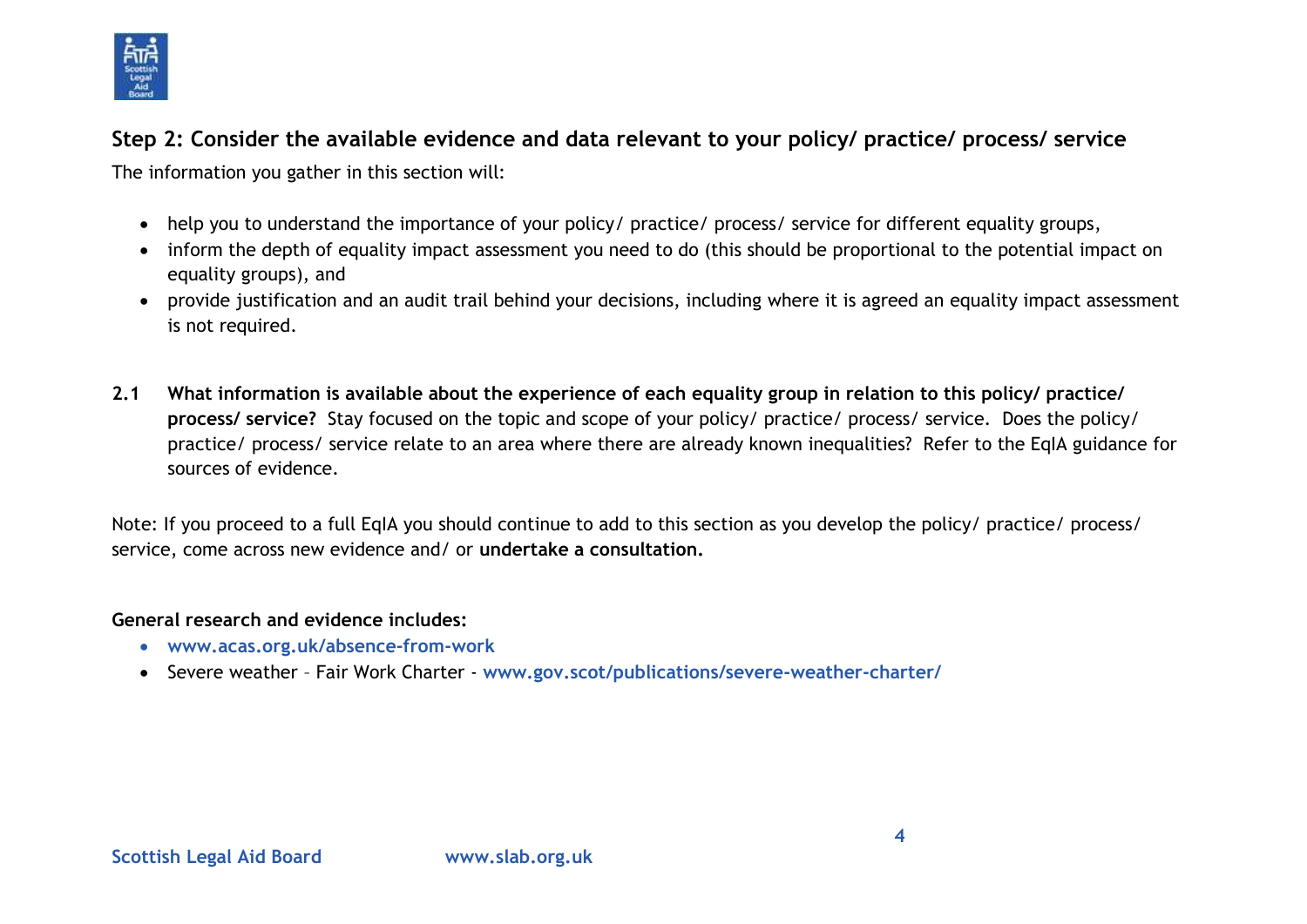

SLAB has a diverse workforce as detailed below. As at 31 March 2019 SLAB's composition of staff was:

|         | Age<br>$16 - 25$ | Age<br>$26 - 35$ | Age<br>$36 - 45$ | Age<br>46-55 | Age<br>$56 - 65$ | Age<br>$66+$ |        |
|---------|------------------|------------------|------------------|--------------|------------------|--------------|--------|
| Female: | $< 5\%$          | 10-15%           | 15-20%           | 20-25%       | $5 - 10%$        | $< 5\%$      | 65-70% |
| Male:   | $< 5\%$          | $< 5\%$          | 10-15%           | 10-15%       | $5 - 10%$        | $< 5\%$      | 30-35% |
|         | $< 5\%$          | 15-20%           | 25-30%           | 30-35%       | 10-15%           | $< 5\%$      |        |

| <b>Equality</b><br><b>characteristics</b> | Evidence source (e.g.<br>web link, report,<br>survey, complaint) | What does the evidence tell you about the experiences of this group in relation to<br>the policy/ practice/ process/ service? Lack of evidence may suggest a gap in<br>knowledge/ need for consultation (step 3).                                                                                                                                                                                        |
|-------------------------------------------|------------------------------------------------------------------|----------------------------------------------------------------------------------------------------------------------------------------------------------------------------------------------------------------------------------------------------------------------------------------------------------------------------------------------------------------------------------------------------------|
| Age                                       | <b>Staff Demographics.</b>                                       | Potential negative impact on any staff with caring responsibilities as some ages more<br>likely to have childcare or other caring responsibilities. If due to e.g. severe weather<br>schools/nurseries may close and other care services may be inhibited. Considered<br>under equality group Sex.                                                                                                       |
|                                           | <b>Disabled peoples'</b><br>attitudes to travel                  | People who are older (aged 50 and over) and / or who have a disability are less<br>likely to regard walking or cycling as viable alternatives to short car journeys; when<br>an individual has both of these characteristics, this perception is much more<br>marked. 60% of people aged 50 and over with a limiting disability felt it would be<br>difficult to replace short car journeys with walking |
|                                           | <b>Age UK</b>                                                    | Some practical tips to stay safe in bad weather. Some conditions can be progressive in<br>later life that can make walking or travelling in icy conditions more dangerous e.g.<br>osteoporosis.                                                                                                                                                                                                          |
| <b>Disability</b>                         | <b>Staff Demographics.</b><br>Staff query.                       | Disability: Yes 10-15% No/Prefer not to say 50-55% Unknown 35-40%                                                                                                                                                                                                                                                                                                                                        |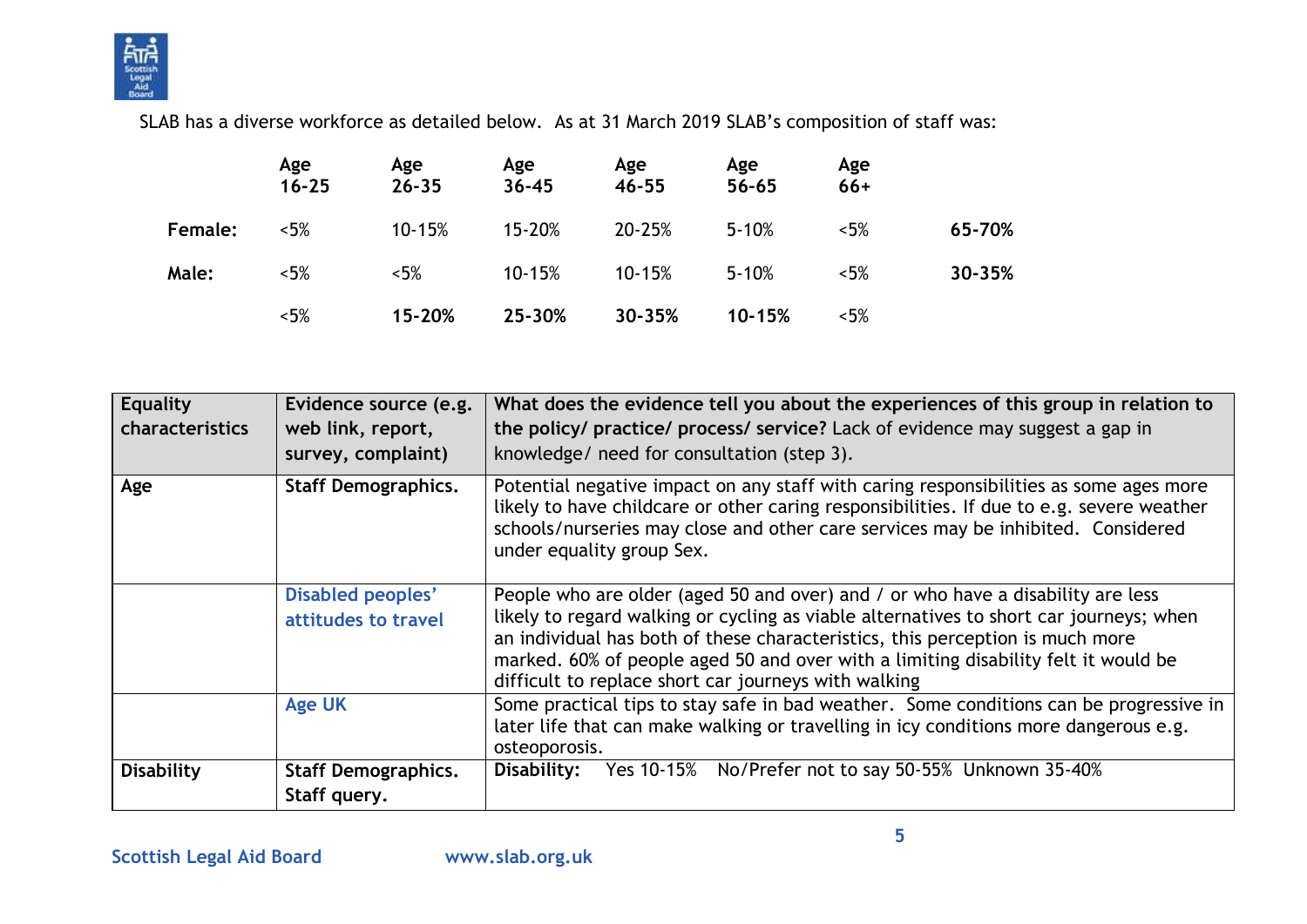

| <b>Equality</b><br>characteristics | Evidence source (e.g.<br>web link, report,<br>survey, complaint) | What does the evidence tell you about the experiences of this group in relation to<br>the policy/ practice/ process/ service? Lack of evidence may suggest a gap in<br>knowledge/ need for consultation (step 3).                                                                                                |
|------------------------------------|------------------------------------------------------------------|------------------------------------------------------------------------------------------------------------------------------------------------------------------------------------------------------------------------------------------------------------------------------------------------------------------|
|                                    |                                                                  | Staff with disabilities could be more likely to use public transport and could become<br>stranded in the event of this being cancelled. Could be more at risk of personal injury<br>in hazardous conditions. Could disproportionally affect people with some mental<br>health conditions e.g. increased anxiety. |
|                                    |                                                                  | Also if carer of person with disability whom bad weather may have more adverse<br>affect (e.g. care of child/adult with disability and support unavailable)                                                                                                                                                      |
|                                    | <b>SG Severe Weather</b><br><b>Fair Work charter</b>             | Notes an increased risk for people with a disability or medical conditions.                                                                                                                                                                                                                                      |
|                                    | Disabled peoples'<br>attitudes to travel                         | Clear that people with disabilities are not a homogenous group so findings should be<br>taken as general indicators.                                                                                                                                                                                             |
|                                    |                                                                  | While people with disabilities are less likely to ever walk or cycle or ever use public<br>transport, compared with those without disabilities, those who experience difficulties<br>with personal care or balance are particularly likely never to undertake these<br>activities.                               |
|                                    |                                                                  | Having a disability significantly increases the probability of travelling by bus; however,<br>this does not hold for people who are unable to lift or carry objects, who are less<br>likely to travel by bus.                                                                                                    |
|                                    |                                                                  | People who are older (aged 50 and over) and / or who have a disability are less<br>likely to regard walking or cycling as viable alternatives to short car journeys; when                                                                                                                                        |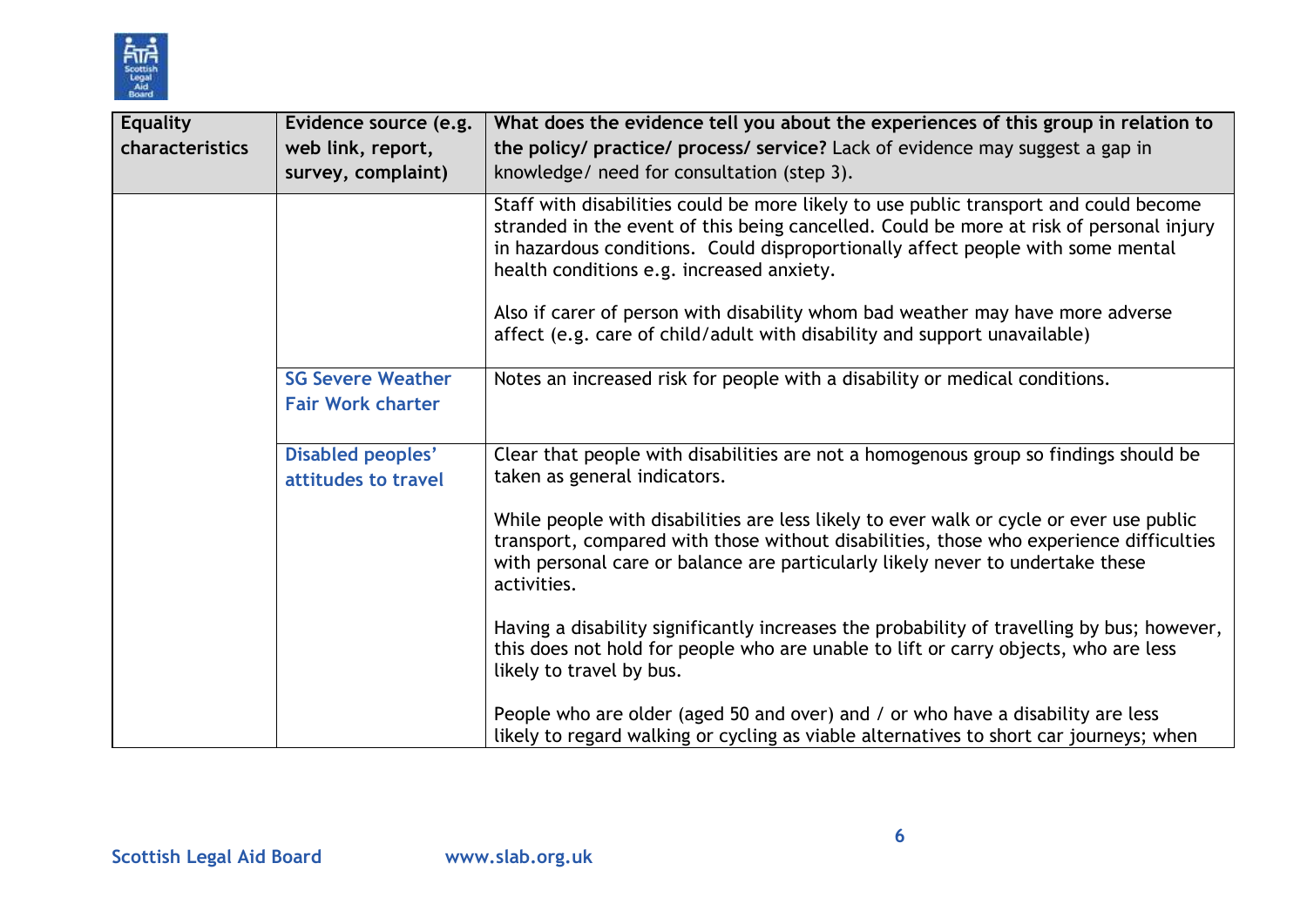

| <b>Equality</b><br>characteristics | Evidence source (e.g.<br>web link, report,<br>survey, complaint)                              | What does the evidence tell you about the experiences of this group in relation to<br>the policy/ practice/ process/ service? Lack of evidence may suggest a gap in<br>knowledge/ need for consultation (step 3).                                                                                                                                                                                                  |
|------------------------------------|-----------------------------------------------------------------------------------------------|--------------------------------------------------------------------------------------------------------------------------------------------------------------------------------------------------------------------------------------------------------------------------------------------------------------------------------------------------------------------------------------------------------------------|
|                                    |                                                                                               | an individual has both of these characteristics, this perception is much more marked.<br>60% of people aged 50 and over with a limiting disability felt it would be difficult to<br>replace short car journeys with walking.                                                                                                                                                                                       |
| Race                               | <b>Staff demographics</b>                                                                     | Gypsy/traveller might be impacted depending where home is temporarily sited,<br>otherwise we have no evidence in relation to SLAB employees or from wider desk<br>research that there is a significant impact for this group in terms of this policy.                                                                                                                                                              |
| <b>Sex</b>                         | <b>Staff demographics</b><br><b>Staff query</b>                                               | Possibly more females likely to be unable to attend work or perform work during<br>normal office hours or at all as women are more likely to have caring responsibilities.<br>Women make up 65-70% of our workforce.<br>There may be impact if there are schools/nurseries closures and wanting to apply for<br>leave. This can impact on both male and female employees.                                          |
| Gender<br>Reassignment             | <b>Staff demographics</b>                                                                     | We have no evidence in relation to SLAB employees or from wider desk research that<br>there is a significant impact, positive or negative, for this group in terms of this<br>policy.                                                                                                                                                                                                                              |
| <b>Sexual</b><br>orientation       | <b>Staff demographics</b>                                                                     | We have no evidence in relation to SLAB employees or from wider desk research that<br>there is a significant impact, positive or negative, for this group in terms of this<br>policy.                                                                                                                                                                                                                              |
| Religion or<br><b>Belief</b>       | <b>Staff demographics</b><br><b>Guidance for</b><br><b>Ramadan fasting</b><br>during heatwave | We have a very small number of staff $(5%)$ whose religion or belief may be more<br>affected by adverse weather at certain points in the religious calendar<br>However, Muslims could be more susceptible to the effects of adverse weather (if<br>hot/cold) during Ramadan (period of fasting) which is normally in April/May each year.<br>The risk of a heatwave then or in the Summer is low risk in Scotland. |
| Pregnancy or<br>maternity          | <b>Staff demographics</b>                                                                     | At any point in time, we usually have up to 5 staff who are pregnant. Pregnant women<br>may find travelling to work more difficult and be more at risk of personal injury in                                                                                                                                                                                                                                       |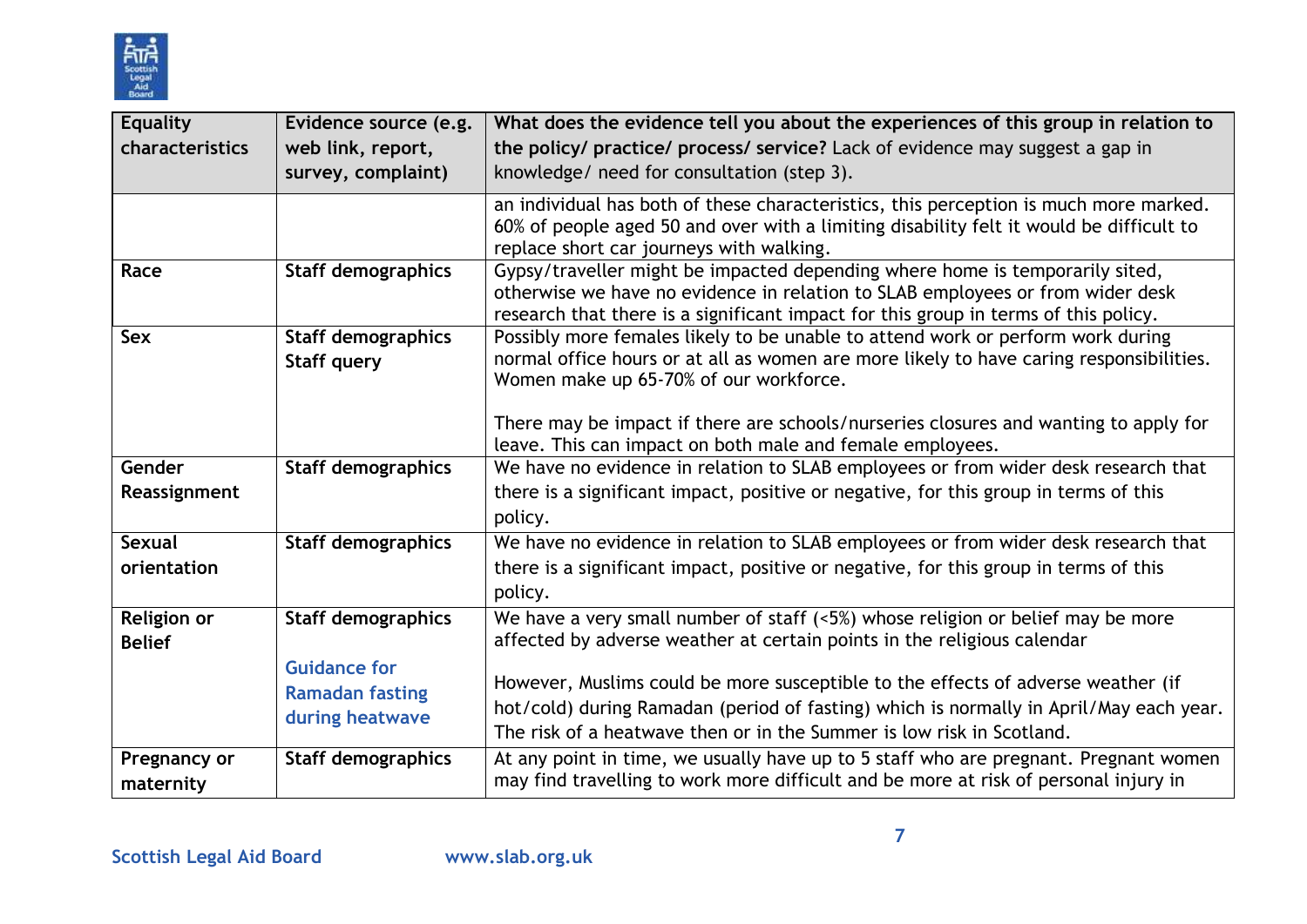

| <b>Equality</b><br>characteristics                          | Evidence source (e.g.<br>web link, report,<br>survey, complaint) | What does the evidence tell you about the experiences of this group in relation to<br>the policy/ practice/ process/ service? Lack of evidence may suggest a gap in<br>knowledge/ need for consultation (step 3). |
|-------------------------------------------------------------|------------------------------------------------------------------|-------------------------------------------------------------------------------------------------------------------------------------------------------------------------------------------------------------------|
|                                                             |                                                                  | hazardous conditions. This may depend on the stage in pregnancy and any physical<br>conditions related to pregnancy (general mobility and balance changes, pelvic/ back<br>pains).                                |
|                                                             | <b>SG Severe Weather</b><br><b>Fair Work charter</b>             | Notes an increased risk for people with a disability or medical conditions.                                                                                                                                       |
| Marriage or civil<br>partnership                            | <b>Staff demographics</b>                                        | We have no evidence in relation to SLAB employees or from wider desk research that<br>there is a significant impact, positive or negative, for this group in terms of this<br>policy.                             |
| Care<br>Experienced<br><i>(corporate</i><br>parenting duty) | <b>Staff demographics</b>                                        | We have no evidence in relation to SLAB employees or from wider desk research that<br>there is a significant impact, positive or negative, for this group in terms of this<br>policy.                             |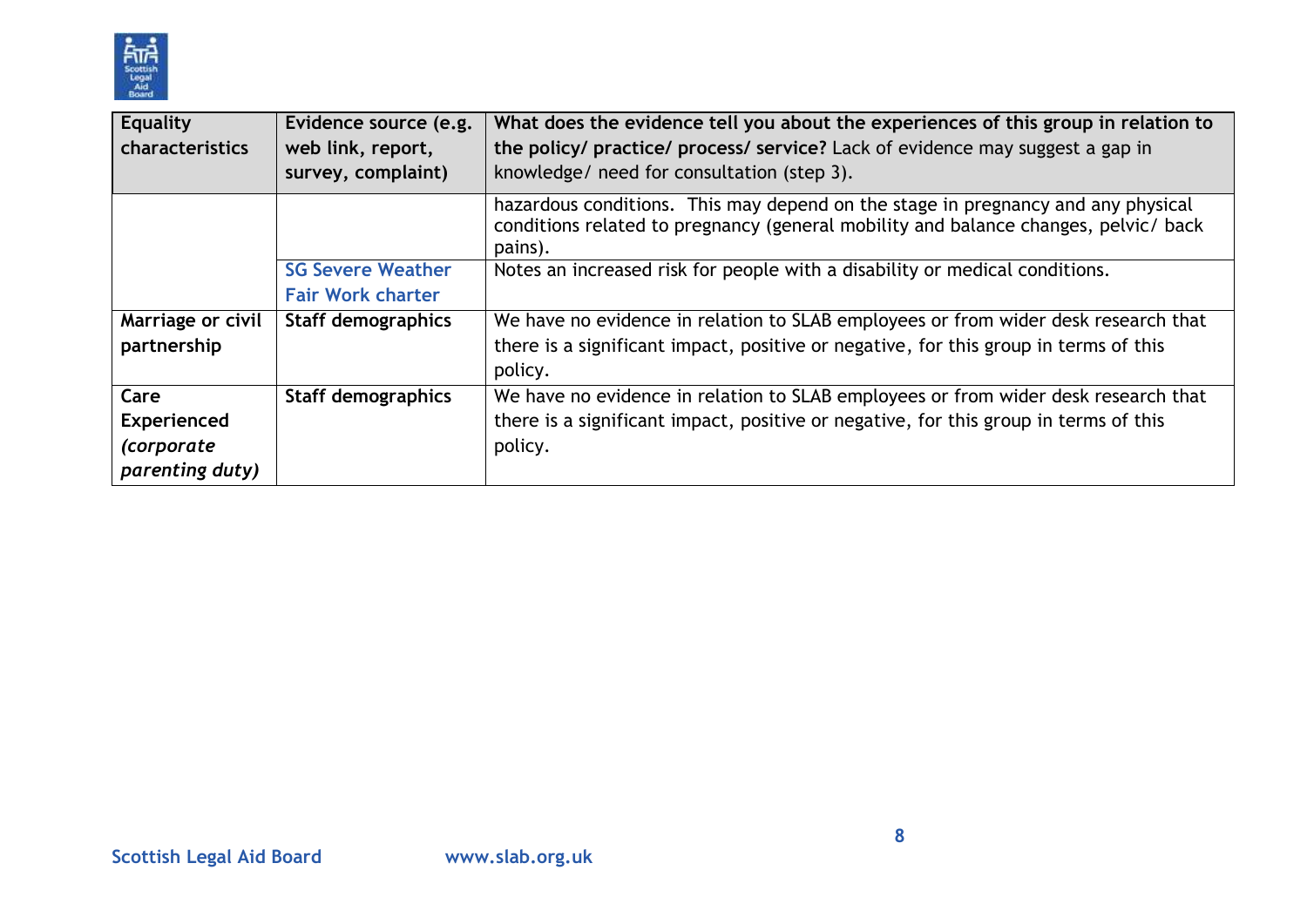

**2.2 Using the information above and your knowledge of the policy/ practice/ process/ service, summarise your overall assessment of how important and relevant the policy/ practice/ process/ service is likely to be for equality groups.**

There is clearly an impact on some equality groups, specifically disability (correlated with age), pregnancy and maternity, religion or belief and sex.

**2.3 Outcome of step 2 and next steps. Complete the table below to inform the next stage of the EqIA process.** *Consult with the project group and/ or Corporate Policy Officer (Equalities) on completing this section.*

| Outcome of Step 2 following initial evidence gathering and         | Yes/No              | <b>Next steps</b>                                  |
|--------------------------------------------------------------------|---------------------|----------------------------------------------------|
| relevance to equality characteristics                              | $(Y \text{ or } N)$ |                                                    |
| There is no relevance to equality or our corporate parenting       | N                   | Proceed to Step 5: agree with decision makers      |
| duties                                                             |                     | that no EqIA is required based on current evidence |
| There is relevance to some or all of the equality groups and/      |                     | Proceed to Step 3: complete full EqIA              |
| or our corporate parenting duties                                  |                     |                                                    |
| It is unclear if there is relevance to some or all of the equality |                     | Proceed to Step 3: complete full EqIA              |
| groups and/ or our corporate parenting duties                      |                     |                                                    |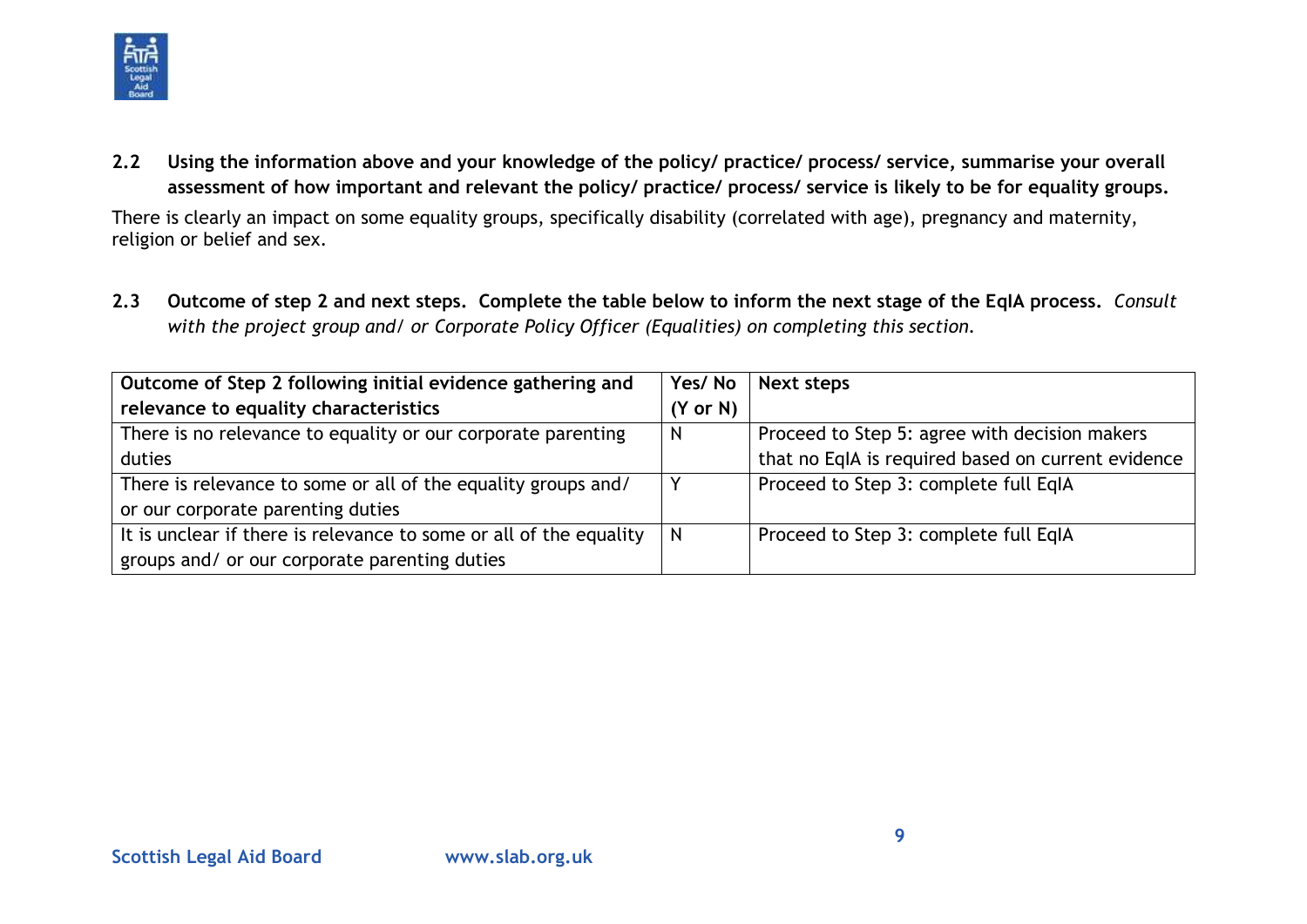

### **Step 3 – stakeholder involvement and consultation**

This step will help you to address any gaps in evidence identified in Step 2. Speaking to people who will be affected by your policy/ practice/ process/ service can help clarify the impact it will have on different equality groups.

**Remember that sufficient evidence is required for you to show 'due regard' to the likely or actual impact of your policy/ practice/ process/ service on equality groups. An inadequate analysis in an assessment may mean failure to meet the general duty**.

The Policy and Development team can help to identify appropriate ways to engage with external groups or to undertake research to fill evidence gaps.

- **3.1 Do you/did you have any consultation or involvement planned for this policy/ practice/ process/ service?**
- Yes
- **3.2 List all the stakeholder groups that you will talk to about this policy/ practice/ process/ service.**

SLAB leadership team. SLAB Staff. GMB Union. Business Continuity Management Team.

**3.3 What did you learn from the consultation/ involvement? Remember to record relevant actions in the assessment action log.**

Having discussed with the SLAB leadership team, we invited comments from the Union on the draft policy and then all staff.

Staff concerns were in relation to disability (potential for direct and indirect discrimination), tone of the policy to make it more inclusive, distance of home in relation to work and walking distance, emergency arrangements if staff stranded, and opportunity for salary sacrifice to buy laptops for home use.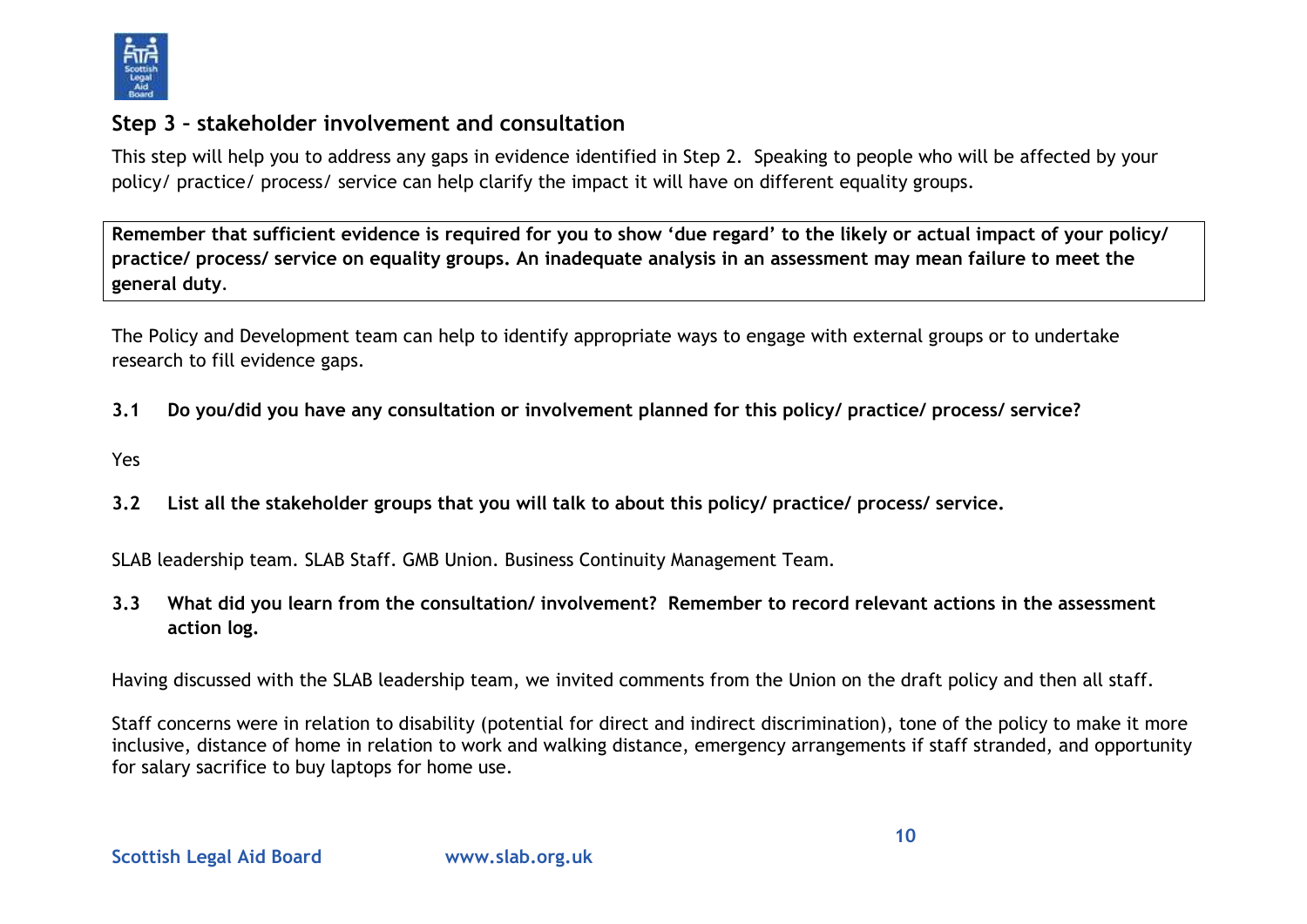

### **Step 4 - Impact on equality groups and steps to address these**

You must consider the three aims of the general duty for each protected characteristic. The following questions will help:

- **Is there potential for discrimination, victimisation, harassment or other unlawful conduct that is prohibited under the Equality Act 2010?** How will this be mitigated?
- **Is there potential to advance equality of opportunity between people who share a characteristic and those who do not?** How can this be achieved?
- **Is there potential for developing good relations between people who share a relevant protected characteristic and those who do not?** How can this be achieved?
- **4.1 Does the policy/ practice/ process/ service have any impacts (whether intended or unintended, positive or negative) on any of the equality characteristics?**

In the tables below, record the impact of the policy/ practice/ process/ service, as it is planned or as it operates, might have on each equality characteristic and describe what changes in policy/ practice/ process/ service or actions will be required to mitigate that impact. Copy any actions across to the project action log.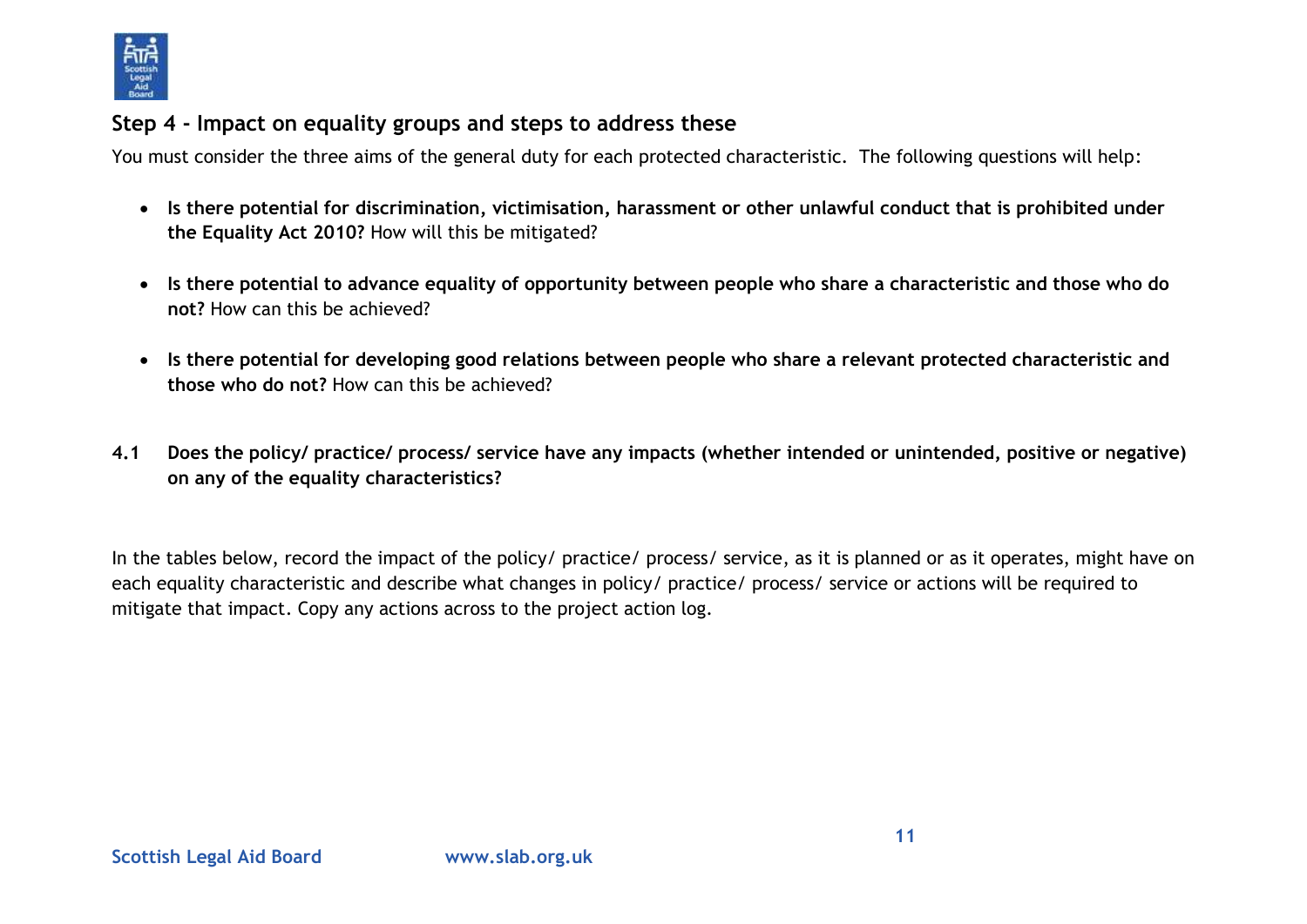

| Age                      | Place 'X' in the relevant box(es) |                 |           | Describe the changes or actions (if any) you plan to take.                       |
|--------------------------|-----------------------------------|-----------------|-----------|----------------------------------------------------------------------------------|
|                          | <b>Positive</b>                   | <b>Negative</b> | <b>No</b> | E.g. to mitigate any impact, maximise the positive impact, or                    |
|                          | impact                            | impact          | impact    | record your justification to not make changes despite the                        |
|                          |                                   |                 |           | potential for adverse impact.                                                    |
| potential for            |                                   |                 | X         | The evidence does not suggest any specific impact on this                        |
| discrimination           |                                   |                 |           | group. Correlation between age and disability is considered<br>under disability. |
| potential for developing |                                   |                 | Χ         |                                                                                  |
| good relations           |                                   |                 |           |                                                                                  |
| potential to advance     |                                   |                 | X         |                                                                                  |
| equality of opportunity  |                                   |                 |           |                                                                                  |

| <b>Sex</b>                                      | Place 'X' in the relevant box(es) |                 |           | Describe the changes or actions (if any) you plan to take.                                                                                                                                                                                                                                         |
|-------------------------------------------------|-----------------------------------|-----------------|-----------|----------------------------------------------------------------------------------------------------------------------------------------------------------------------------------------------------------------------------------------------------------------------------------------------------|
|                                                 | <b>Positive</b>                   | <b>Negative</b> | <b>No</b> | E.g. to mitigate any impact, maximise the positive impact, or                                                                                                                                                                                                                                      |
|                                                 | <i>impacts</i>                    | impacts         | impact    | record your justification to not make changes despite the                                                                                                                                                                                                                                          |
|                                                 |                                   |                 |           | potential for adverse impact.                                                                                                                                                                                                                                                                      |
| potential for<br>discrimination                 | Χ                                 |                 |           | We have removed from the policy that people will be allowed<br>to leave at manager's discretion and needs of the service if<br>schools etc. are closed. We have also referred more clearly to<br>the Special Leave policy Time off to care for dependents with<br>the option to take unpaid leave. |
| potential for developing<br>good relations      | χ                                 | X               |           | There is the potential risk for managers to damage relations<br>across equality groups in the way they interpret and apply the<br>policy and where discretion can be used. Managers are asked<br>to develop team business continuity plans to help manage<br>relations within their teams.         |
| potential to advance<br>equality of opportunity | X                                 |                 |           | To support people with caring responsibilities the policy has<br>been changed to allow more flexibility in workplace and<br>working hours, for example, working hours beyond normal<br>office opening hours.                                                                                       |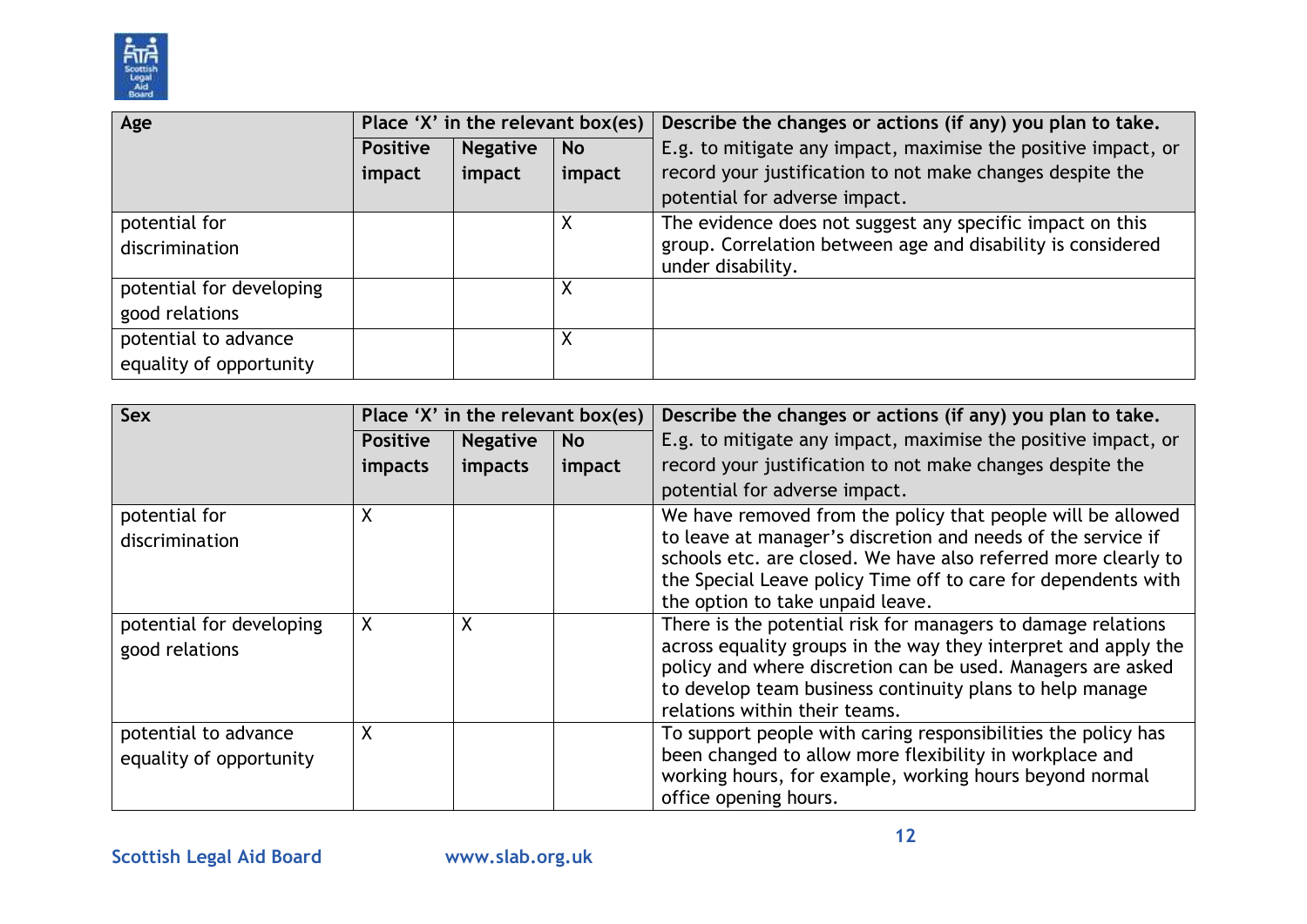

| <b>Disability</b>       | Place 'X' in the relevant box(es) |                 |           | Describe the changes or actions (if any) you plan to take.                                                                |
|-------------------------|-----------------------------------|-----------------|-----------|---------------------------------------------------------------------------------------------------------------------------|
|                         | <b>Positive</b>                   | <b>Negative</b> | No impact | E.g. to mitigate any impact, maximise the positive impact, or                                                             |
|                         | impacts                           | impacts         |           | record your justification to not make changes despite the                                                                 |
|                         |                                   |                 |           | potential for adverse impact.                                                                                             |
| potential for           | X.                                |                 |           | Potential for direct and indirect discrimination. We are being                                                            |
| discrimination          |                                   |                 |           | explicit in communication that will be prioritised in                                                                     |
|                         |                                   |                 |           | consideration of requests to work from home or working                                                                    |
|                         |                                   |                 |           | different hours. The requirement to walk to work if within<br>two mile radius of work place has been reconsidered and the |
|                         |                                   |                 |           | policy now states that people with a disability and/ or long                                                              |
|                         |                                   |                 |           | term health conditions will not be expected to walk.                                                                      |
| potential for           | X.                                | X               |           | There is the potential risk for managers to damage relations                                                              |
| developing good         |                                   |                 |           | across equality groups in the way they interpret and apply the                                                            |
| relations               |                                   |                 |           | policy and where discretion can be used. This is mitigated by                                                             |
|                         |                                   |                 |           | listing this equality group in the policy as a group we consider                                                          |
|                         |                                   |                 |           | more vulnerable in terms of this policy. Managers are asked to                                                            |
|                         |                                   |                 |           | develop team business continuity plans to help manage                                                                     |
|                         |                                   |                 | $\sf X$   | relations within their teams.<br>Special consideration will be given to any member                                        |
| potential to advance    |                                   |                 |           | of staff who has made SLAB management aware of a disability                                                               |
| equality of opportunity |                                   |                 |           | relevant in adopting this policy. More consideration might                                                                |
|                         |                                   |                 |           | need to be given to people with disabilities in the form of                                                               |
|                         |                                   |                 |           | reasonable adjustments as appropriate. As a reasonable                                                                    |
|                         |                                   |                 |           | adjustment SLAB might allow more flexibility in workplace and                                                             |
|                         |                                   |                 |           | working hours. Consider as no detriment, not withholding pay                                                              |
|                         |                                   |                 |           | or deducting annual leave entitlement when they cannot work                                                               |
|                         |                                   |                 |           | from home, travel to work is problematic and they could face                                                              |
|                         |                                   |                 |           | more risks.                                                                                                               |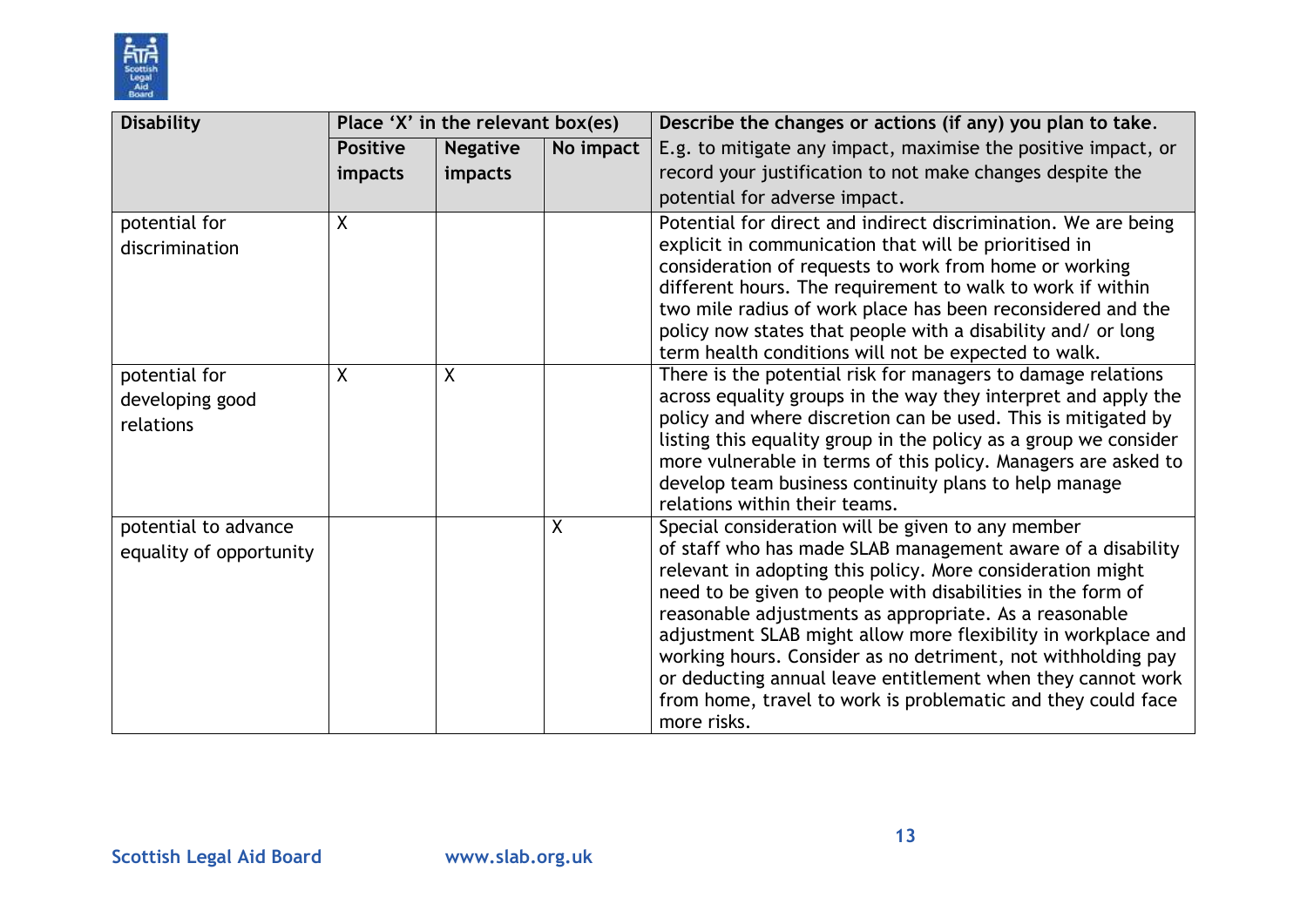

| <b>Gender Reassignment</b> | Place 'X' in the relevant box(es) |                 |           | Describe the changes or actions (if any) you plan to take.    |
|----------------------------|-----------------------------------|-----------------|-----------|---------------------------------------------------------------|
|                            | <b>Positive</b>                   | <b>Negative</b> | No impact | E.g. to mitigate any impact, maximise the positive impact, or |
|                            | <i>impacts</i>                    | impacts         |           | record your justification to not make changes despite the     |
|                            |                                   |                 |           | potential for adverse impact.                                 |
| potential for              |                                   |                 |           |                                                               |
| discrimination             |                                   |                 |           |                                                               |
| potential for              |                                   |                 |           |                                                               |
| developing good            |                                   |                 |           |                                                               |
| relations                  |                                   |                 |           |                                                               |
| potential to advance       |                                   |                 | ν         |                                                               |
| equality of opportunity    |                                   |                 |           |                                                               |

| Race                    | Place 'X' in the relevant box(es) |                 |           | Describe the changes or actions (if any) you plan to take.    |
|-------------------------|-----------------------------------|-----------------|-----------|---------------------------------------------------------------|
|                         | <b>Positive</b>                   | <b>Negative</b> | No impact | E.g. to mitigate any impact, maximise the positive impact, or |
|                         | impacts                           | impacts         |           | record your justification to not make changes despite the     |
|                         |                                   |                 |           | potential for adverse impact.                                 |
| potential for           |                                   |                 | Χ         |                                                               |
| discrimination          |                                   |                 |           |                                                               |
| potential for           |                                   |                 | Χ         |                                                               |
| developing good         |                                   |                 |           |                                                               |
| relations               |                                   |                 |           |                                                               |
| potential to advance    |                                   |                 | Χ         |                                                               |
| equality of opportunity |                                   |                 |           |                                                               |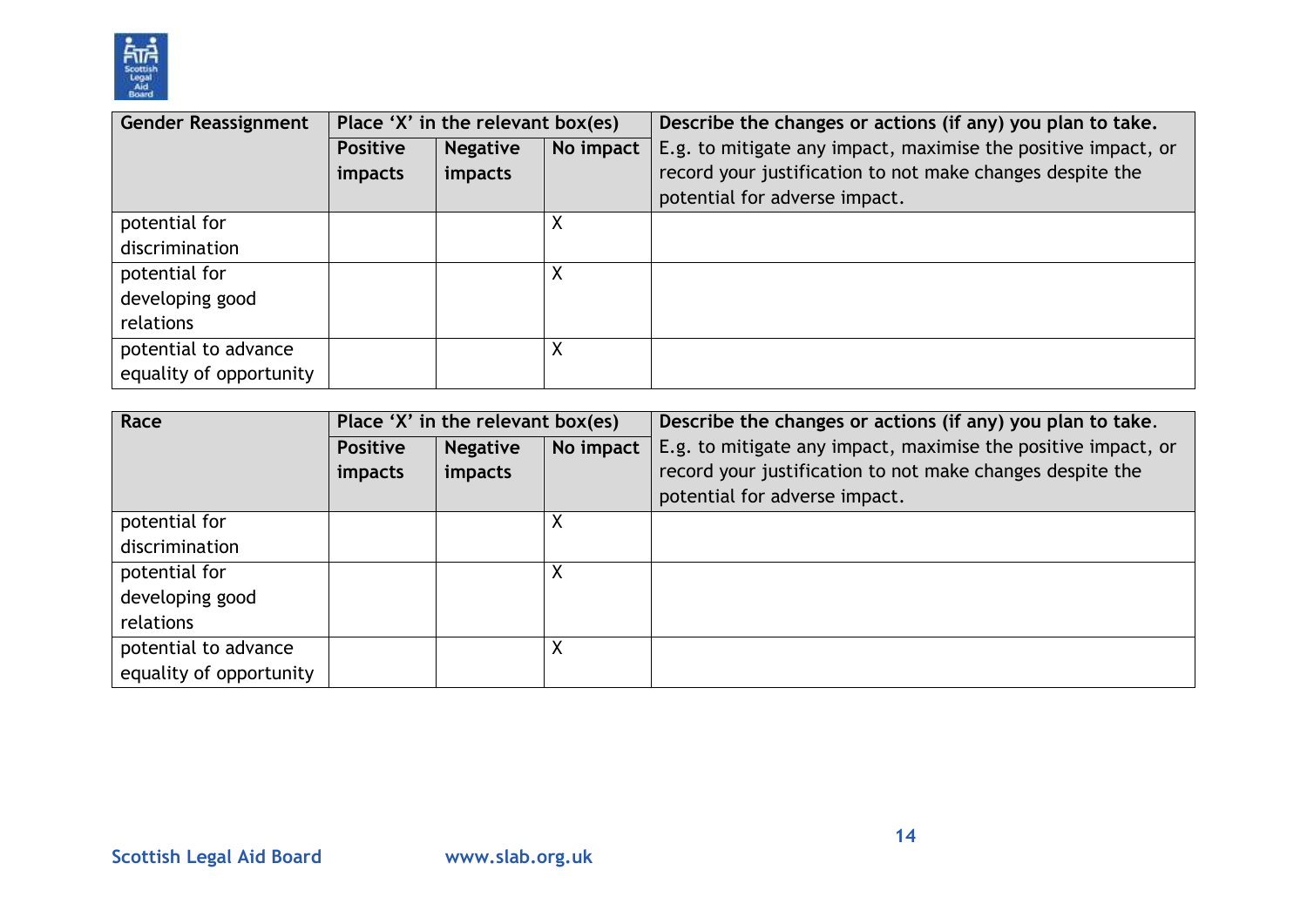

| <b>Religion or Belief</b> | Place 'X' in the relevant box(es) |                 |           | Describe the changes or actions (if any) you plan to take.                         |
|---------------------------|-----------------------------------|-----------------|-----------|------------------------------------------------------------------------------------|
|                           | <b>Positive</b>                   | <b>Negative</b> | No impact | E.g. to mitigate any impact, maximise the positive impact, or                      |
|                           | <i>impacts</i>                    | impacts         |           | record your justification to not make changes despite the                          |
|                           |                                   |                 |           | potential for adverse impact.                                                      |
| potential for             |                                   |                 |           | Support will be given to any member of staff who has made                          |
| discrimination            |                                   |                 |           | SLAB management aware of a religious practice relevant in<br>adopting this policy. |
| potential for             | Χ                                 |                 |           | Provide health advice guidance, for example during Ramadan.                        |
| developing good           |                                   |                 |           |                                                                                    |
| relations                 |                                   |                 |           |                                                                                    |
| potential to advance      | X                                 |                 |           | Where possible managers are supported to consider different                        |
| equality of opportunity   |                                   |                 |           | shift/pattern of working.                                                          |

| <b>Sexual Orientation</b> | Place 'X' in the relevant box(es) |                 |           | Describe the changes or actions (if any) you plan to take.    |  |  |
|---------------------------|-----------------------------------|-----------------|-----------|---------------------------------------------------------------|--|--|
|                           | <b>Positive</b>                   | <b>Negative</b> | No impact | E.g. to mitigate any impact, maximise the positive impact, or |  |  |
|                           | impacts                           | impacts         |           | record your justification to not make changes despite the     |  |  |
|                           |                                   |                 |           | potential for adverse impact.                                 |  |  |
| potential for             |                                   |                 | Χ         |                                                               |  |  |
| discrimination            |                                   |                 |           |                                                               |  |  |
| potential for             |                                   |                 | X         |                                                               |  |  |
| developing good           |                                   |                 |           |                                                               |  |  |
| relations                 |                                   |                 |           |                                                               |  |  |
| potential to advance      |                                   |                 |           |                                                               |  |  |
| equality of opportunity   |                                   |                 |           |                                                               |  |  |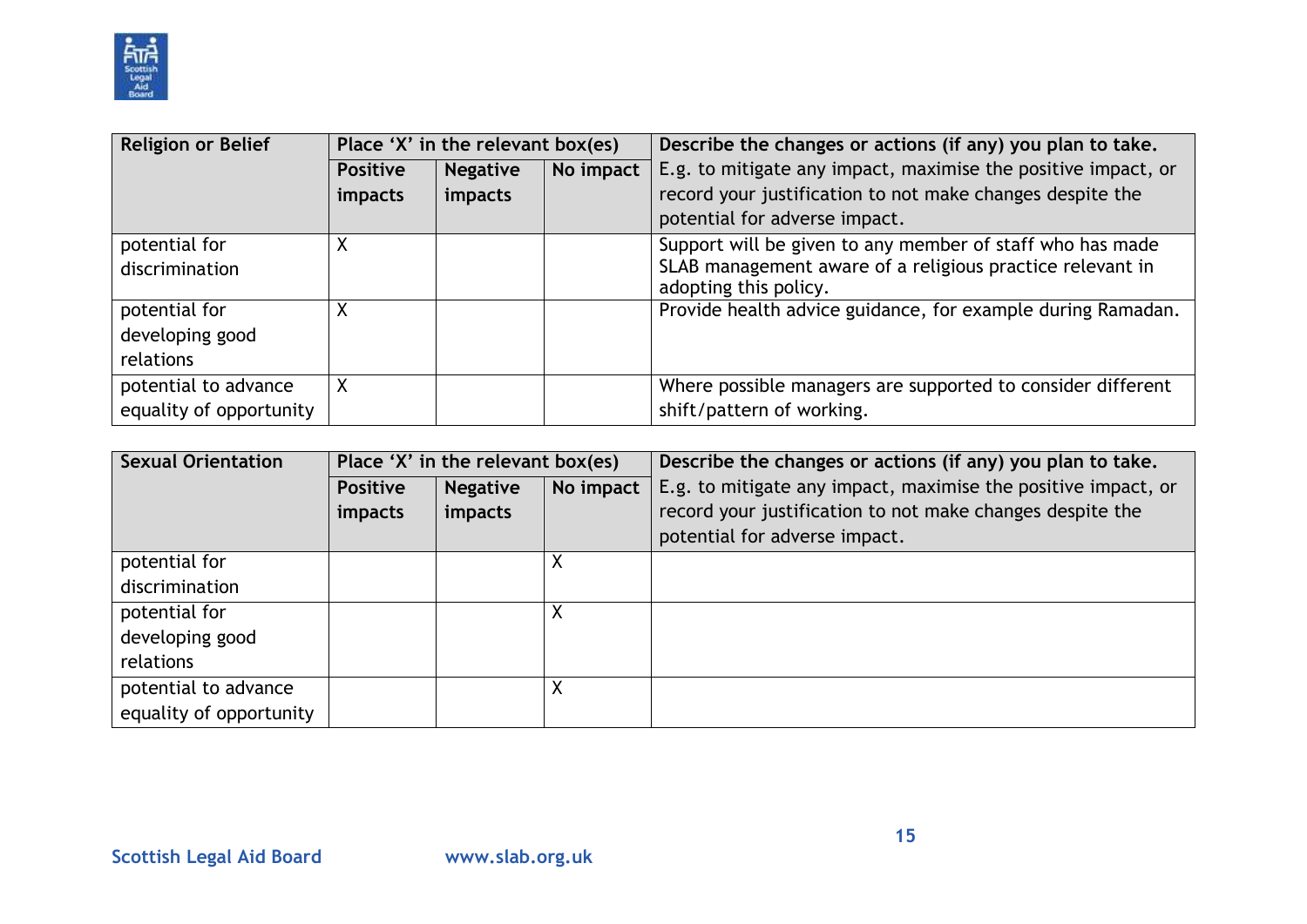

| <b>Pregnancy &amp; Maternity</b> | Place 'X' in the relevant box(es) |                 |           | Describe the changes or actions (if any) you plan to take.       |  |
|----------------------------------|-----------------------------------|-----------------|-----------|------------------------------------------------------------------|--|
|                                  | <b>Positive</b>                   | <b>Negative</b> | No impact | E.g. to mitigate any impact, maximise the positive impact, or    |  |
|                                  | impacts                           | impacts         |           | record your justification to not make changes despite the        |  |
|                                  |                                   |                 |           | potential for adverse impact.                                    |  |
| potential for                    | X                                 |                 |           | Special consideration will be given to any member                |  |
| discrimination                   |                                   |                 |           | of staff who is pregnant and has made SLAB management            |  |
|                                  |                                   |                 |           | aware of this. For example, there will be no requirement for     |  |
|                                  |                                   |                 |           | pregnant women to walk to work if they live within a two mile    |  |
|                                  |                                   |                 |           | radius.                                                          |  |
| potential for                    | X                                 |                 |           | There is the potential risk for managers to damage relations     |  |
| developing good                  |                                   |                 |           | across equality groups in the way they interpret and apply the   |  |
| relations                        |                                   |                 |           | policy and where discretion can be used. This is mitigated by    |  |
|                                  |                                   |                 |           | listing this equality group in the policy as a group we consider |  |
|                                  |                                   |                 |           | more vulnerable in terms of this policy. Managers are asked to   |  |
|                                  |                                   |                 |           | develop team business continuity plans to help manage            |  |
|                                  |                                   |                 |           | relations within their teams.                                    |  |
| potential to advance             | X                                 |                 |           | More consideration will be given to those who are pregnant in    |  |
| equality of opportunity          |                                   |                 |           | the form of reasonable adjustments as appropriate. As a          |  |
|                                  |                                   |                 |           | reasonable adjustment SLAB might allow more flexibility in       |  |
|                                  |                                   |                 |           | workplace and working hours. Consider as no detriment, not       |  |
|                                  |                                   |                 |           | withholding pay or deducting annual leave entitlement when       |  |
|                                  |                                   |                 |           | they cannot work from home, travel to work is problematic        |  |
|                                  |                                   |                 |           | and they could face more risks.                                  |  |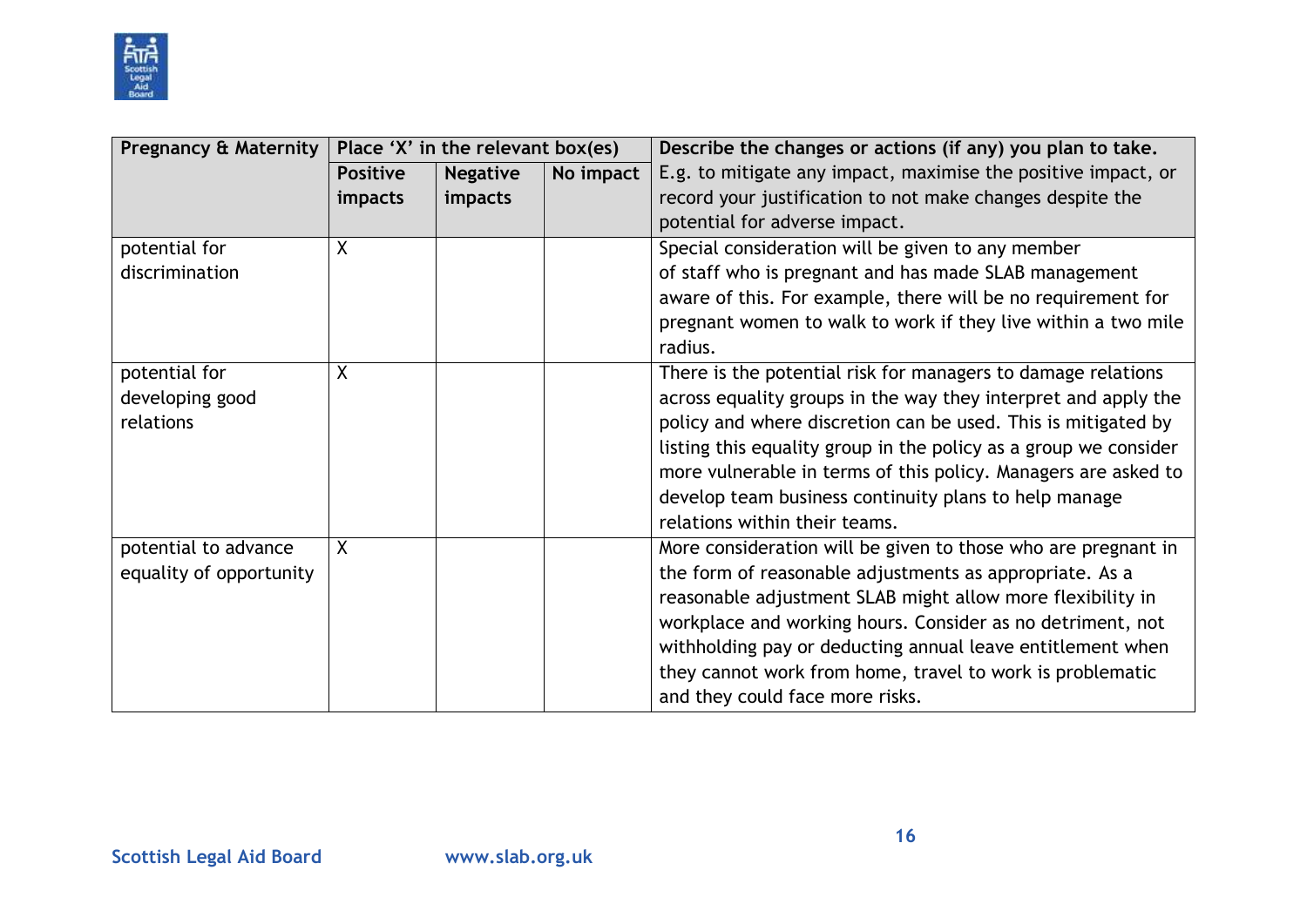

| Marriage & Civil        | Place 'X' in the relevant box(es)               |         |   | Describe the changes or actions (if any) you plan to take.    |  |
|-------------------------|-------------------------------------------------|---------|---|---------------------------------------------------------------|--|
| Partnership             | No impact<br><b>Positive</b><br><b>Negative</b> |         |   | E.g. to mitigate any impact, maximise the positive impact, or |  |
|                         | impacts                                         | impacts |   | record your justification to not make changes despite the     |  |
|                         |                                                 |         |   | potential for adverse impact.                                 |  |
| potential for           |                                                 |         | Χ |                                                               |  |
| discrimination          |                                                 |         |   |                                                               |  |
| potential for           |                                                 |         | Χ |                                                               |  |
| developing good         |                                                 |         |   |                                                               |  |
| relations               |                                                 |         |   |                                                               |  |
| potential to advance    |                                                 |         |   |                                                               |  |
| equality of opportunity |                                                 |         |   |                                                               |  |

| Care experienced        | Place 'X' in the relevant box(es) |                 |           | Describe the changes or actions (if any) you plan to take.    |
|-------------------------|-----------------------------------|-----------------|-----------|---------------------------------------------------------------|
| young people            | <b>Positive</b>                   | <b>Negative</b> | No impact | E.g. to mitigate any impact, maximise the positive impact, or |
|                         | <i>impacts</i>                    | impacts         |           | record your justification to not make changes despite the     |
|                         |                                   |                 |           | potential for adverse impact.                                 |
| potential for           |                                   |                 | ∧         |                                                               |
| discrimination          |                                   |                 |           |                                                               |
| potential for           |                                   |                 |           |                                                               |
| developing good         |                                   |                 |           |                                                               |
| relations               |                                   |                 |           |                                                               |
| potential to advance    |                                   |                 |           |                                                               |
| equality of opportunity |                                   |                 |           |                                                               |

**4.2 Describe how the assessment so far might affect other areas of this policy**/ practice/ process/ service **and/ or project timeline?** 

N/A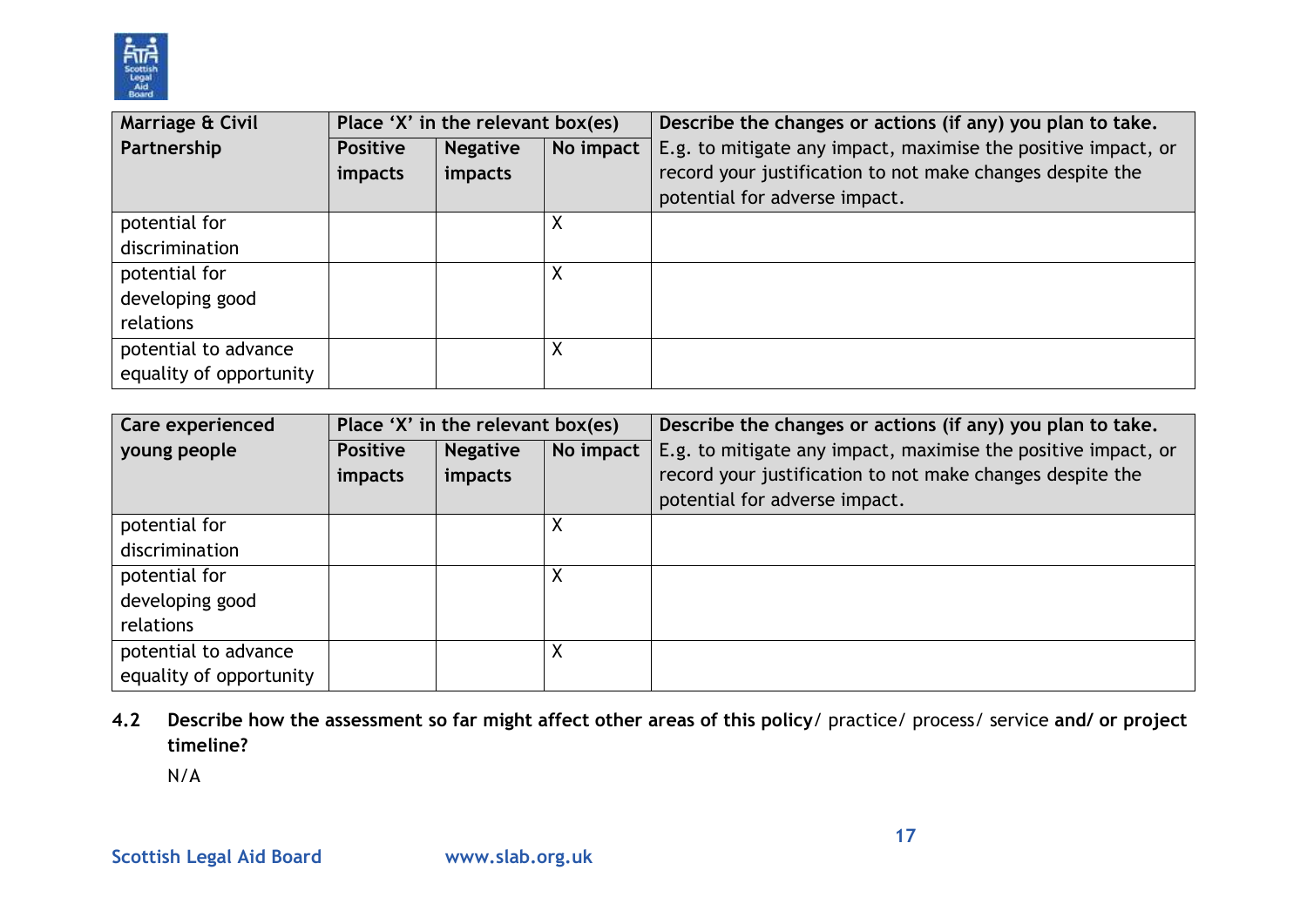

**4.3 Having considered the potential or actual impacts of your policy/ practice/ process/ service on equality groups, you should now record the outcome of this assessment below**. Choose from one of the following (mark with an X or delete as appropriate):

| Please       | Implications for the policy/ practice/ process/ service                                                            |
|--------------|--------------------------------------------------------------------------------------------------------------------|
| select $(X)$ |                                                                                                                    |
|              | No major change: Your assessment demonstrates that the policy/ practice/ process/ service is robust. The           |
|              | evidence shows no potential for unlawful discrimination and that you have taken all opportunities to advance       |
|              | equality of opportunity and foster good relations, subject to continuing monitoring and review.                    |
|              | Adjust the policy/ practice/ process/ service: You need to take steps to remove any barriers, to better advance    |
|              | equality of to foster good relations. You have set actions to address this and have clear ways of monitoring the   |
|              | impact of the policy/ practice/ process/ service when implemented.                                                 |
|              | Continue the policy/ practice/ process/ service with adverse impact: The policy/ practice/ process/ service will   |
|              | continue despite the potential for adverse impact. You have justified this with this assessment and shown how this |
|              | decision is compatible with our obligations under the public sector equality duty. When you believe any            |
|              | discrimination can be objectively justified you must record in this assessment what this is and how the decision   |
|              | was reached.                                                                                                       |
|              | Stop and remove the policy/ practice/ process/ service: The policy/ practice/ process/ service will not be         |
|              | implemented due to adverse effects that are not justified and cannot be mitigated.                                 |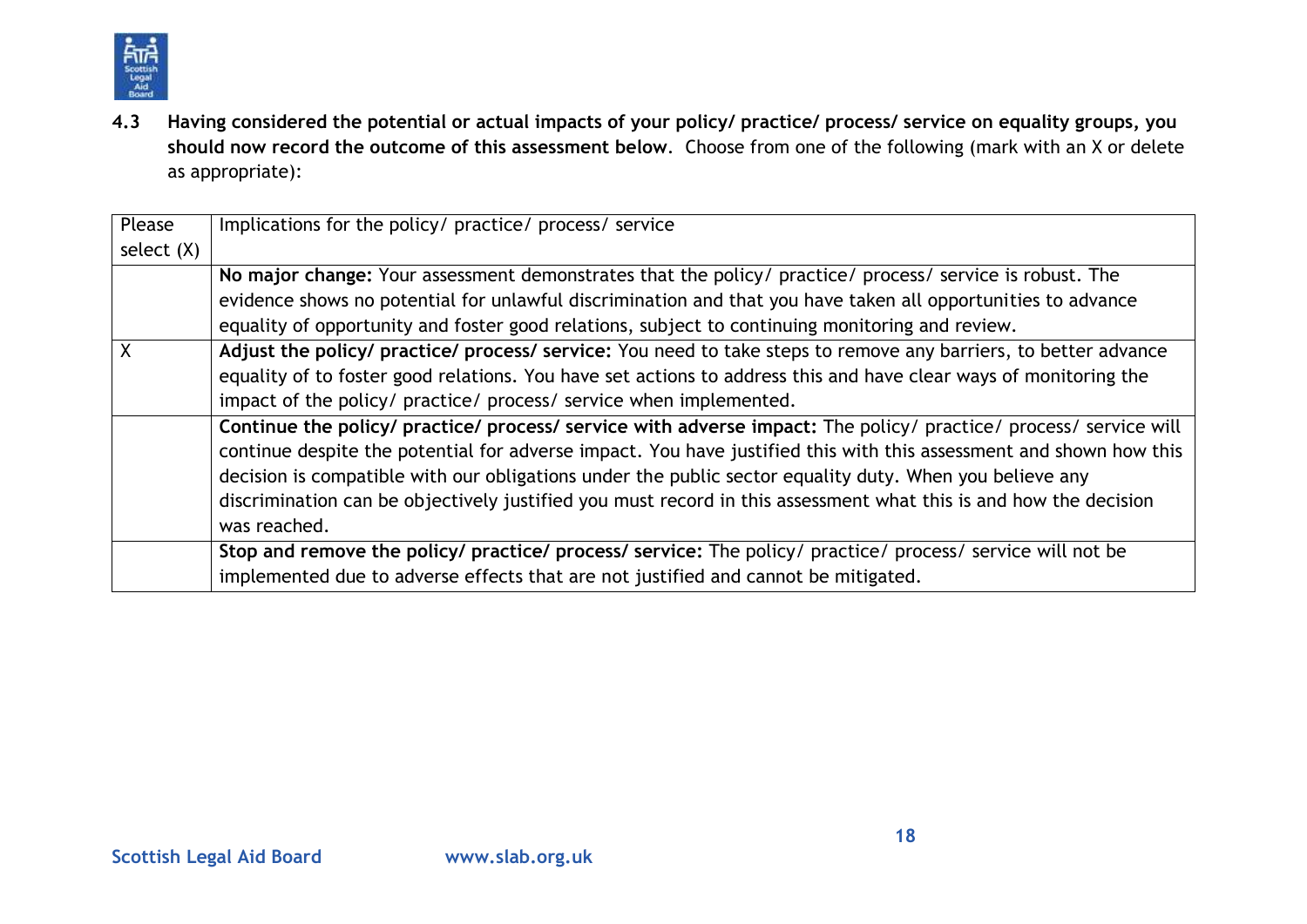

Step 5 - Discuss and review the assessment with decision makers and governance structures You **must** discuss the findings of this assessment with senior decision makers during the lifetime of the project/ review and before you finalise the assessment.

**5.1 Record details of the groups you report to about this policy/ practice/ process/ service and impact assessment.**  Include t**he date you presented progress** to each group and an **extract from the minutes** to reflect the discussion.

**February 2019 Business Continuity Management Team (BCMT)**: The Severe Weather Policy had been put out to staff for consultation in December. Seven responses received. Two issues of particular relevance were noted, (1) an EQIA should be done on the policy, and (2) consideration would have to be given to what the significance of the two mile radius was given the different ways people were now working. There might also be difficulty enforcing the two mile radius as there could be different conditions in different areas which did not have the same impact on staff getting to work. The consultation responses should be analysed and included in the EqIA.

**October 2019 BCMT:** The policy was approved in principal. It was considered beneficial for the policy to support a lift of some of SLAB's restrictions around normal working hours for home workers in exceptional circumstances, such as home in the evenings/ weekend. This sort of flexibility was considered beneficial. As part of this meeting the policy had been updated to:

- o Provide clearer guidance on what is expected of staff and managers in the event of severe weather or other incident including communication, impact on pay and decisions on office closures
- o Review the opportunity to work from home or taking leave for key groups (disabled people, people with caring responsibilities, pregnant women) - these groups will be prioritised in consideration of requests to work from home or taking leave
- o Consider as a reasonable adjustment to allow flexibility in the workplace and working hours, for example carers
- o Reconsideration of the two mile radius as amended in the policy.

**January 2020 Executive Team meeting**: Further tweaks to the policy had been agreed and EqIA approved subject to final changes being implemented and then passed to Chief Executive for review before publication.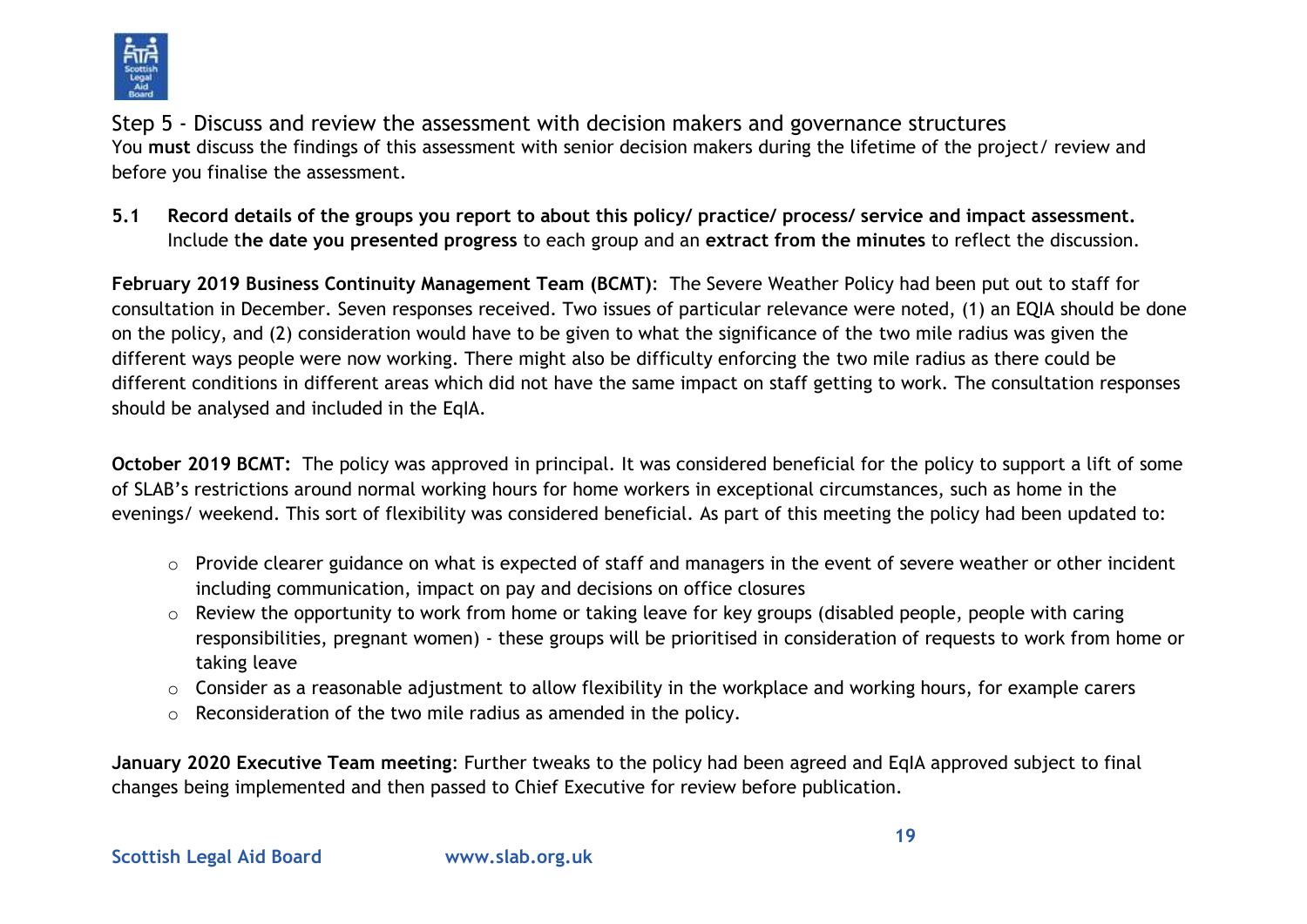

### **Step 6 – Post-implementation actions and monitoring impact**

There may be further actions or changes planned after the policy/ practice/ process/ service is implemented and this assessment is signed off. It is important to continue to monitor the impact of your policy/ practice/ process/ service on equality groups to ensure that your actual or likely impacts are those you recorded. This will also highlight any unforeseen impacts.

**6.1 Record any ongoing actions below.** This can be copied from the project action log or elsewhere in this assessment and should include timescales and person/ team responsible. If there are no outstanding items please make this clear.

No ongoing actions to record. Policy has been published (October 2019) and impact to be monitored as noted below.

**6.2 Note here how you intend to monitor the impact of this policy/ practice/ process/ service on equality groups**.

| Measure                                                         | Lead department/ | Reporting (where/ frequency)   |
|-----------------------------------------------------------------|------------------|--------------------------------|
|                                                                 | individual       |                                |
| Specific incidents will continue to be recorded and coordinated | HR/BCMT          | Following incident of severe   |
| as part of the wider business continuity approach. For          |                  | weather or significant travel  |
| example:                                                        |                  | disruption or consider if      |
| No. of staff attended work                                      |                  | requirement to review after 12 |
| No. of staff working from home                                  |                  | months                         |
| No of staff unable to work                                      |                  |                                |
| Complaints or queries following bouts of severe weather or      | <b>HR</b>        | Reporting to the Executive     |
| other incidents with a particular focus on equality groups      |                  | Team and inputted to any       |
| where possible.                                                 |                  | policy/ EqIA review            |

**6.3 EqIA review date.** This EqIA should be reviewed as part of the wider post-implementation review of the policy/ practice/ process/ service. The date should not exceed 3 years from the policy/ practice/ process/ service implementation date.

## **30/04/2022**